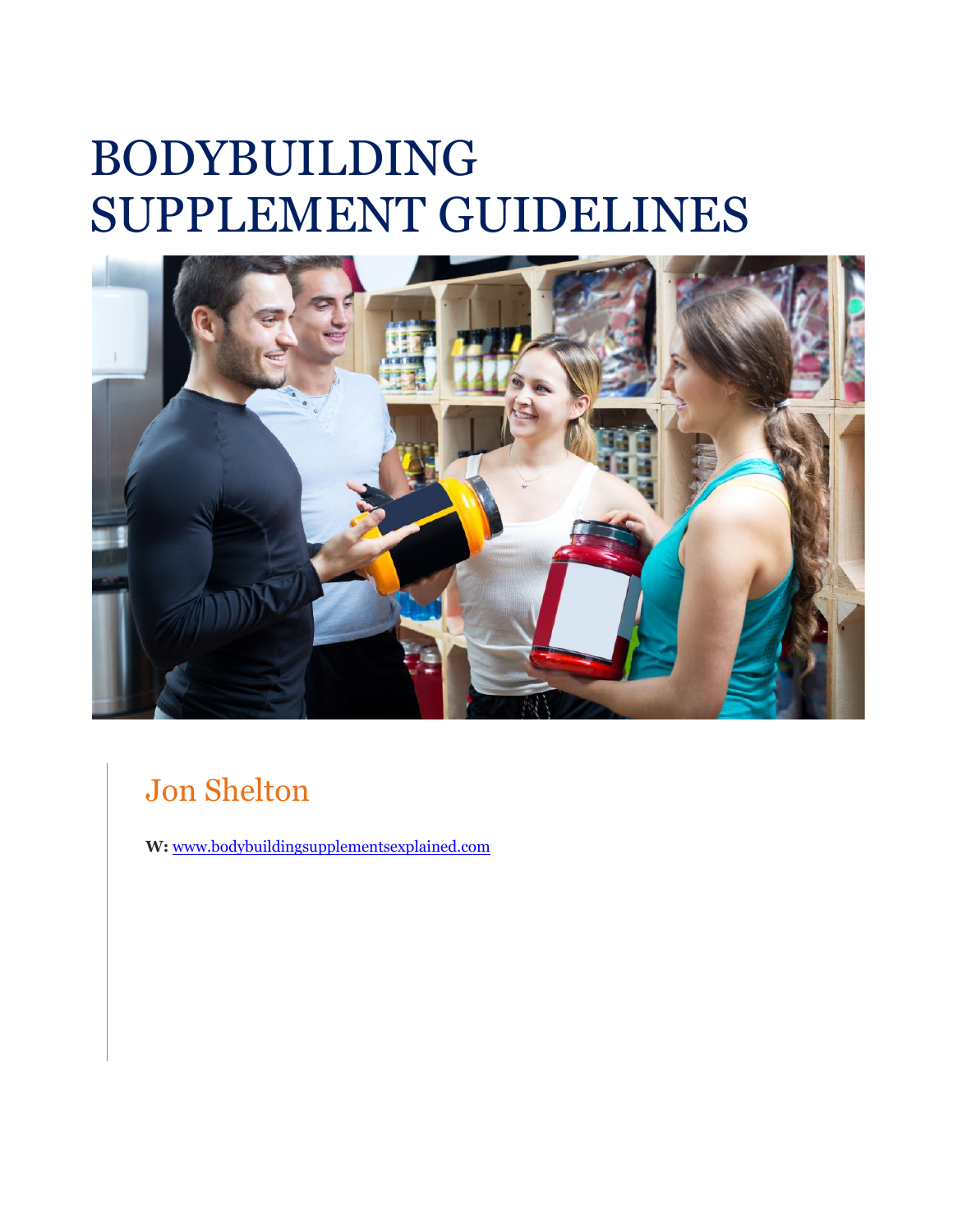### **CONTENTS**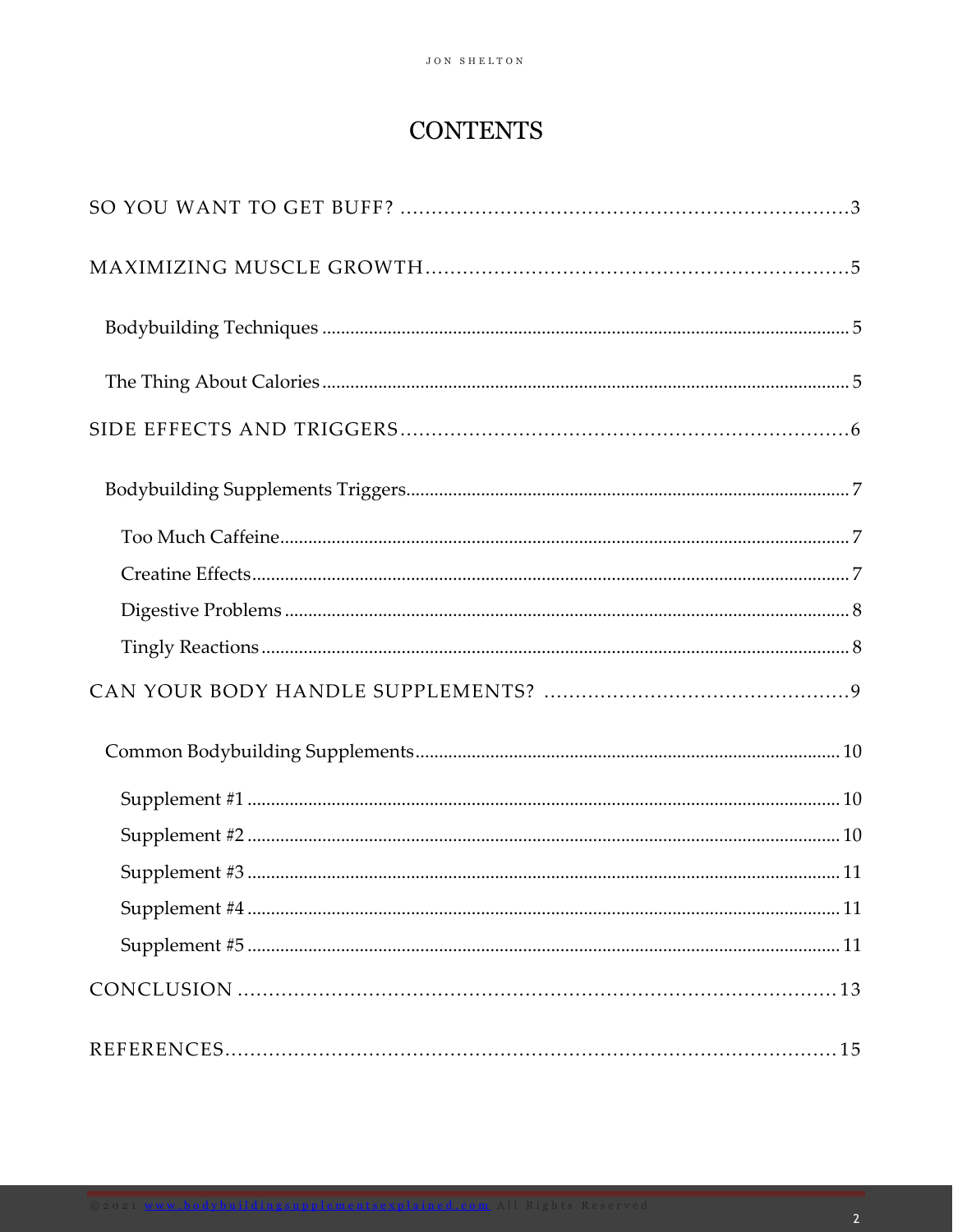## <span id="page-2-0"></span>SO YOU WANT TO GET BUFF?



Bodybuilding and weightlifting is not about exercise or lifting weights. If you want to have a sustainable muscle buildup, you need to eat enough calories and implement proper diet. This is because food can ultimately affect your ability to build muscle.

It's not enough that you just eat protein. If you want to quickly build muscle, you need to also eat enough calories. This is because if you lack calories, your body won't be able to build that much muscle. Whenever you do a work out, you feed your body with energetic foods but you also burn so much energy. The relationship of these quantities is called energy balance. If you feed your body with less energy than it burns, you will end up creating a negative energy balance or a calorie deficit which is necessary for losing fat. However, a calorie deficit comes with a price.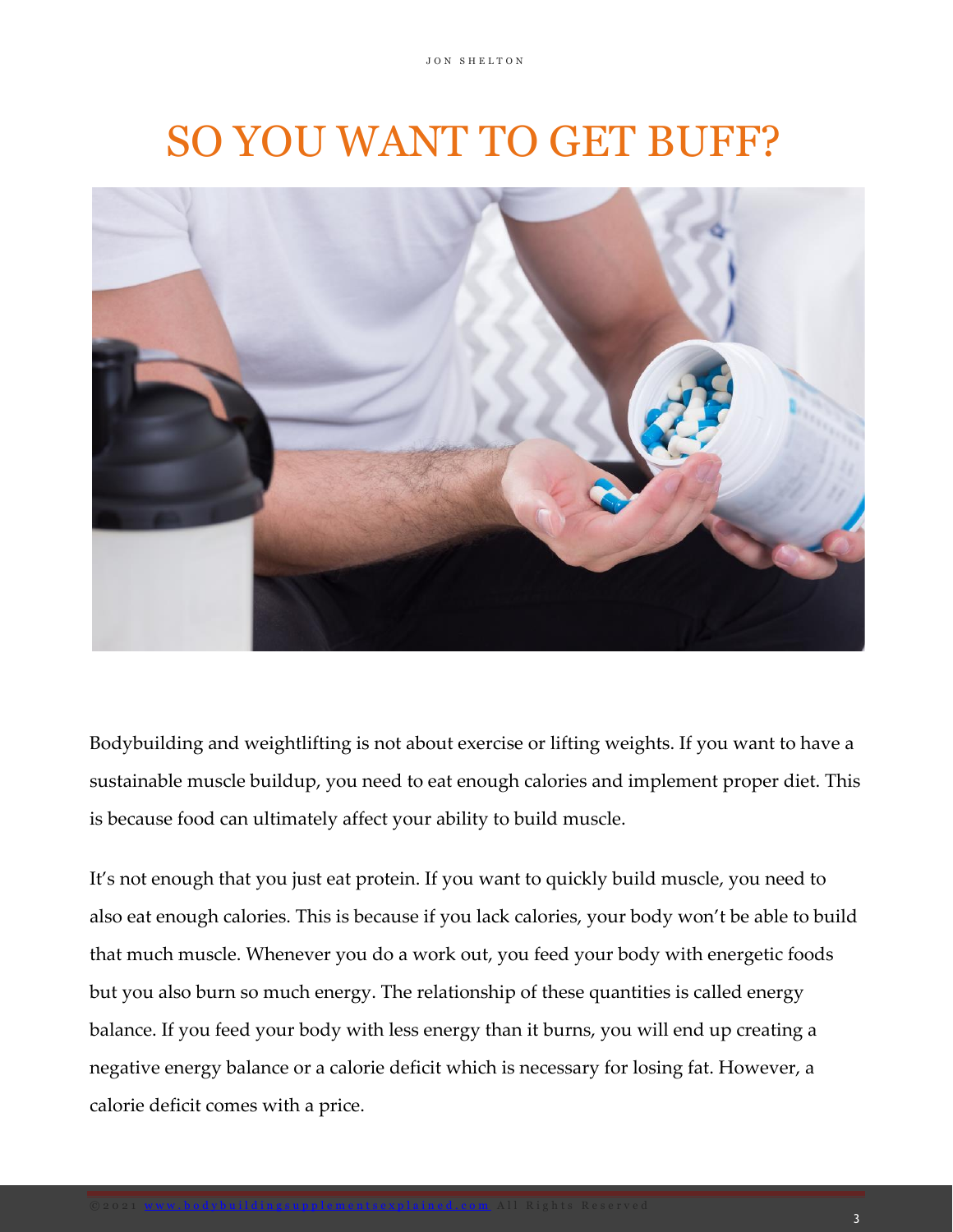## <span id="page-3-0"></span>MAXIMIZING MUSCLE GROWTH



When it comes to maximizing muscle growth, it's all about range of motion and properly applying techniques. For instance, a proper technique when it comes to moving the weights is doing it in a controlled manner. You want to make sure that your elbows are tucked whenever you do a bench press. Another example, when it comes to doing dead lifts is that you need to maintain a neutral lower back. For squats, you need to keep your knees in line with your toes and the likes.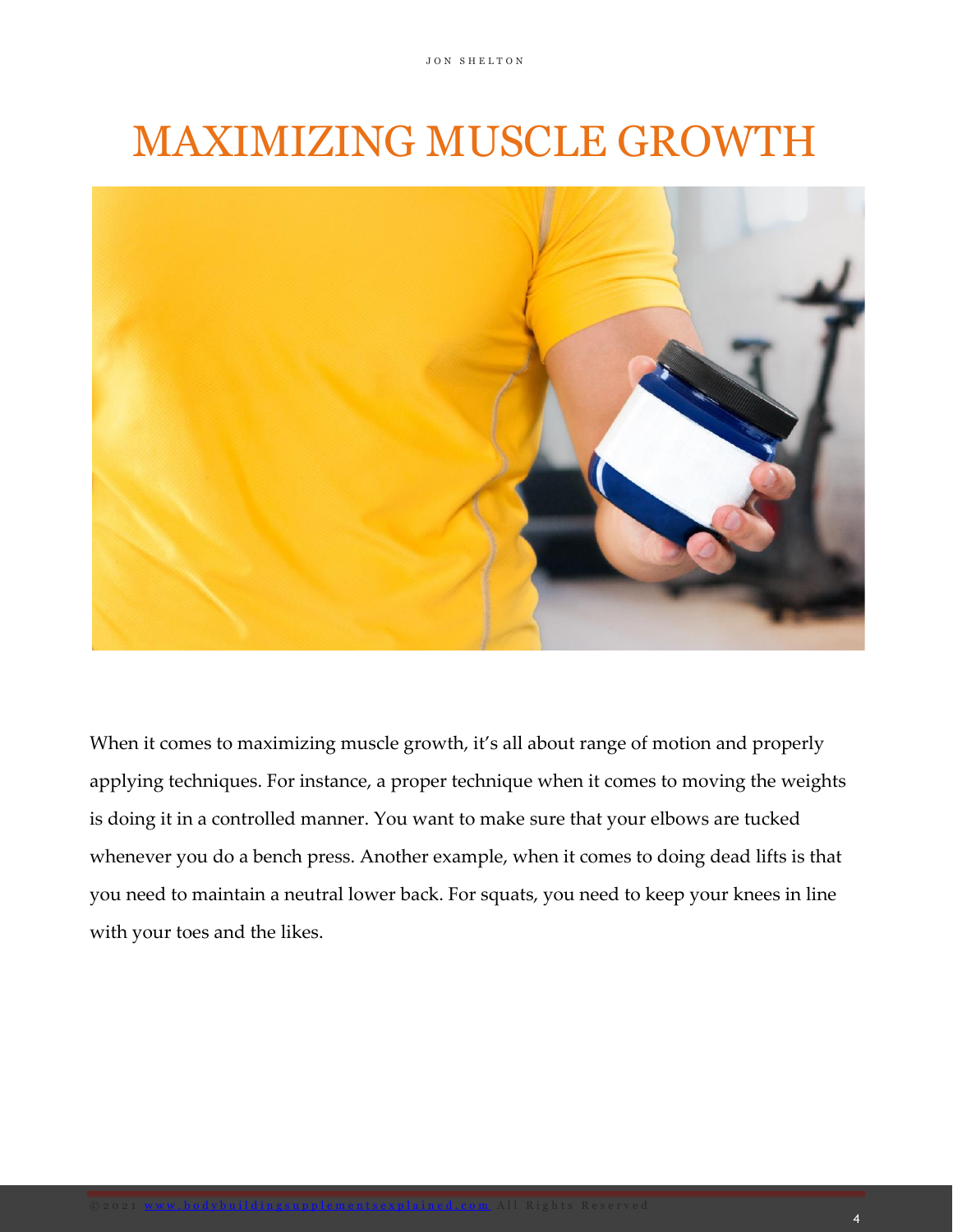#### <span id="page-4-0"></span>BODYBUILDING TECHNIQUES

Some examples of proper range of motion are squatting to or just below parallel. You need to touch the upper bar of your chest whenever you do some bench press. It's essential that you get the techniques right. If you apply poor technique, it can reduce the range of motion which can ultimately reduce the effectiveness of your training. It can also contribute to higher risks of muscle injury. Learning the proper form on all types of exercises is straightforward and easy. You just need to be patient, keep the motivation and do the work well. You can choose various programs that are out in the market today if you want to delve into the nuts and bolts of weightlifting or bodybuilding.

#### <span id="page-4-1"></span>THE THING ABOUT CALORIES

A calorie deficit can impair your body's ability when it comes to synthesizing proteins in the muscle. This means that your body can't add to muscle tissue if there's a calorie deficit. It increase catabolic hormone levels and also reduces anabolic hormone levels. These can dramatically reduced testosterone which can hinder your ability to build muscle. It also increases cortisol levels. Calorie deficit generally impairs workout performance.

Newbie bodybuilders can gain strength while experiencing calorie deficit but most professional bodybuilders are going to slightly lose strength while they're on this diet. However, all of these are not conducive to muscle growth. These are basically the reasons why maximizing muscle growth requires a person to not be in a calorie deficit. The best way to do this is to just slightly overshoot your body's energy needs then place it in a calorie surplus.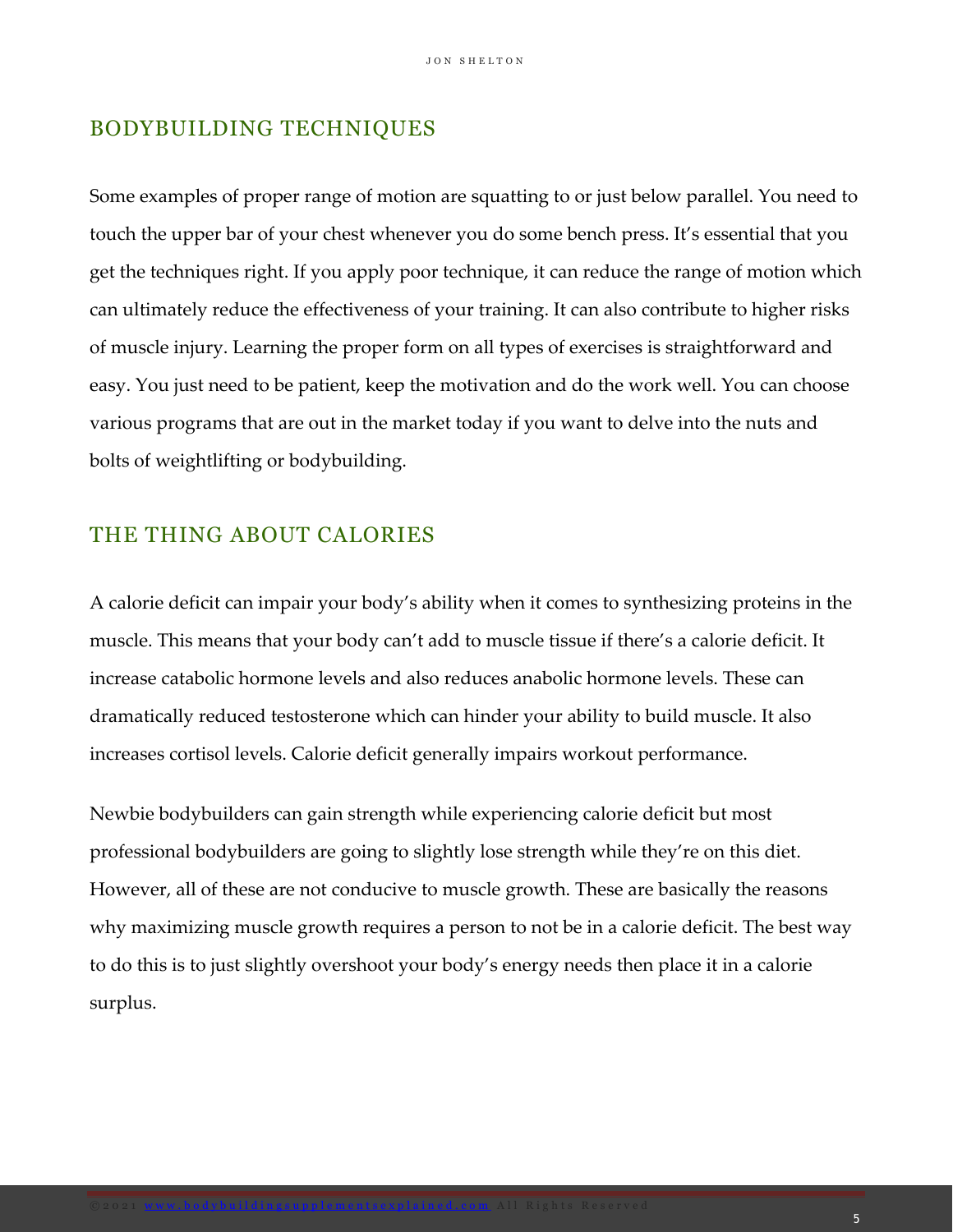## SIDE EFFECTS AND TRIGGERS

<span id="page-5-0"></span>

Caution is important not only in your exercise regimen but also your diet. Many, if not most, of supplement in the market may have side effects that its sellers aren't upfront about. So you have to be extra careful and watchful. Bodybuilding and workout supplements remain popular because they show positive effects on the energy levels as well as performance. However, their side effects should not be overlooked. If you still wish to use these supplements, make sure that you understand first what you're taking. Consulting with a medical professional as well as dieticians is highly recommended.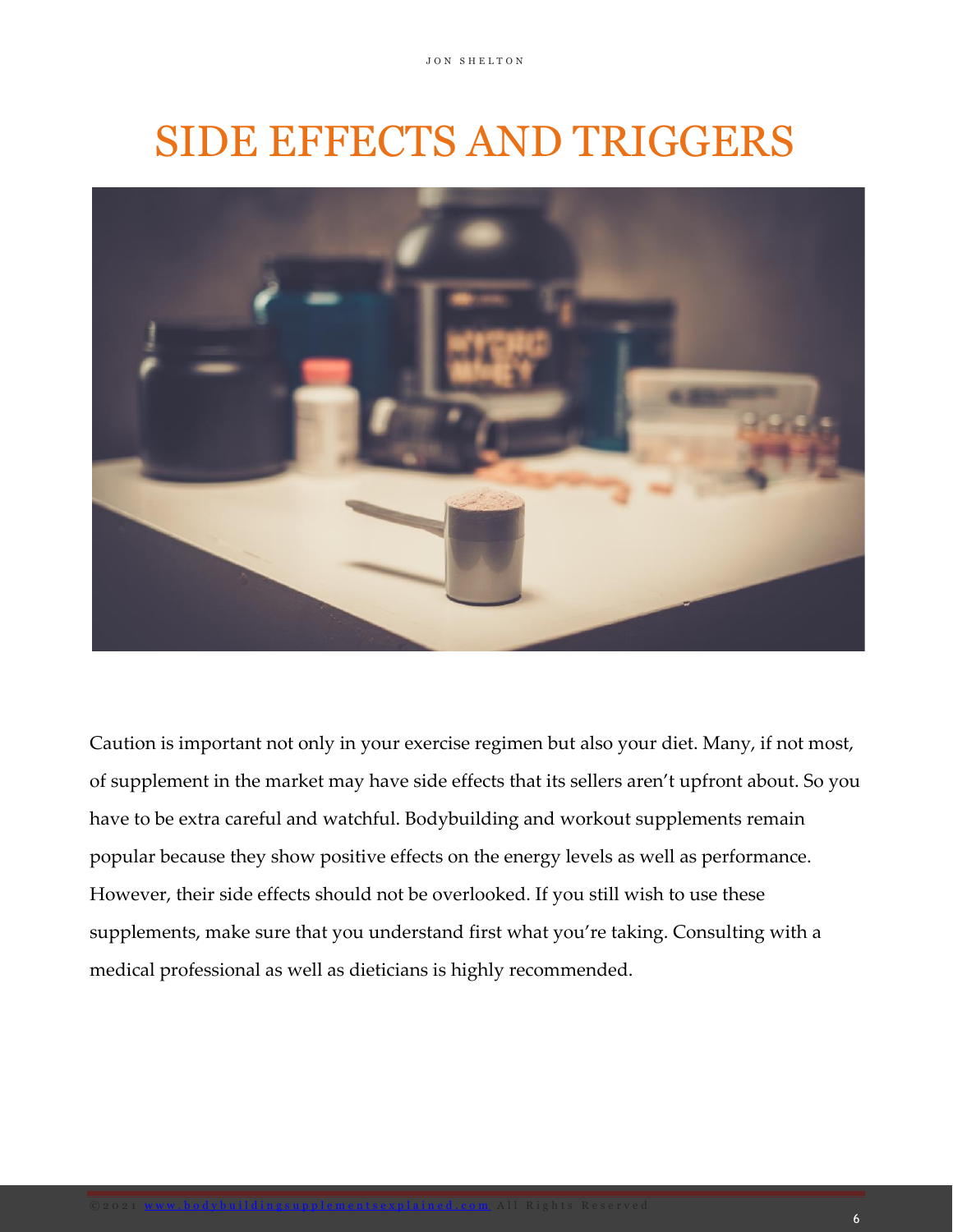#### **Ready to Build Your Muscles?**

### **5 BODYBUILDING SUPPLEMENTS FOR YOU!**

Bodybuilding supplements will have greater positive effects if<br>you eat a balanced diet, take a rest, and exercise regularly.

#### **SUPPLEMENT #1: PRE-WORKOUT SUPPLEMENTS**

Pre - workout supplements help in building muscles. However, supplements also carry large amounts of<br>stimulants particularly caffeine. Any stimulant is safe for most health users as long as it is properly taken with the right amount of dosage. Be sure to also cycle caffeine to avoid any adrenal function impairment.





#### **SUPPLEMENT #2: GLUTAMINE**

Glutamine is naturally present in the muscles. It is a non - essential amino acid that helps in building tissues in the muscles. The ideal amount or dosage for athletic consumption is between five and fifteen grams per day.

#### **SUPPLEMENT #3: TESTOSTERONE BOOSTERS**

Testosterone is the master hormone that any health buff should focus on when it comes to building muscles. A minor increase in testosterone levels means that there will also be an increase in muscle mass as well as a decrease in body fat, which is why many male bodybuilders and gym - goers use it.



#### **SUPPLEMENT #4: CREATINE**

Creatine is deemed as the most popular bodybuilding supplement that came into the market which is why it's not a surprise that lots of bodybuilder, professional athletes, and gym buffs take supplements that contain creatine. It is an organic acid that's natural occurring in the muscle cells, and it absorbs water from the different body organs which it then deposits into the various muscle cells.

#### **SUPPLEMENT #5: CAFFEINE**

If you're going to take a dietary stimulant containing caffeine, the ideal amount or dosage should only be around 300 mg per day. It's a safe supplement if a person consumes it only in moderate amounts. Bodybuilders usually take large amounts of caffeine to aid them during rigorous workout trainings



LEARN MORE AT WWW.BODYBUILDINGSUPPLEMENTSEXPLAINED.COM

## <span id="page-6-0"></span>BODYBUILDING SUPPLEMENTS **TRIGGERS**

### <span id="page-6-1"></span>Too Much Caffeine

Caffeine is a major component in some work-out supplements. Indeed, caffeine helps in improving performance and output as well as in increasing muscle strength. It also provides a great kick to avoid fatigue during a workout session. However, there are some side effects. Too much caffeine intake can increase your heart rate to an unhealthy level, leading to heart complications. You may also experience nausea, headaches, and restlessness. Some people who regularly take in caffeine-filled drinks also experience insomnia, leading to exhaustion during their waking hours.

### <span id="page-6-2"></span>Creatine Effects

Some work-out supplements contain creatine, which has been shown to

improve and increase one's capacity for high-intensity activities. However, be careful when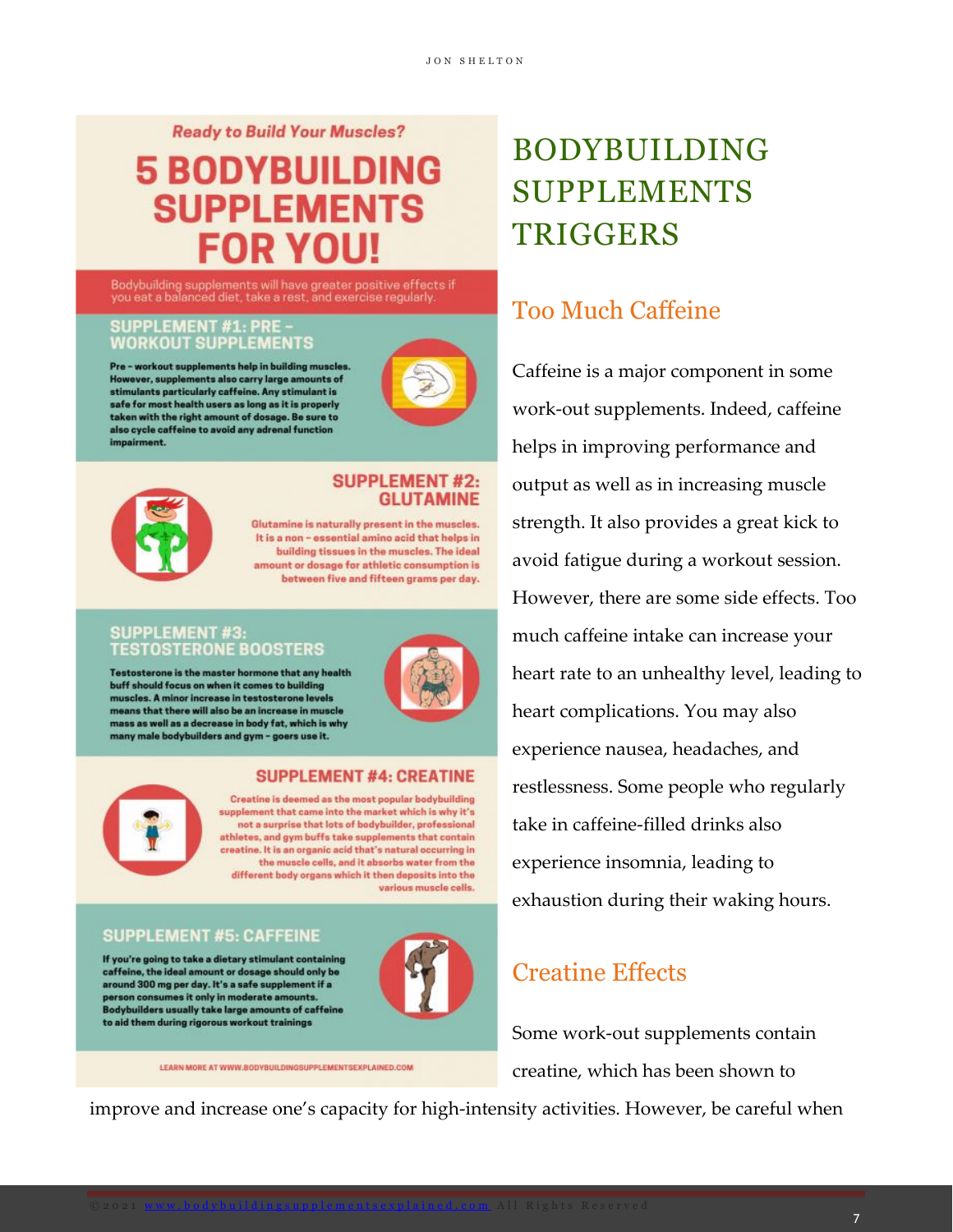taking in creatine since it may cause bloating. You may also increase your water retention. Creatine is derived from amino acids and produced by the liver and kidneys. It is primarily stored in the cells of the skeletal muscle.

### <span id="page-7-0"></span>Digestive Problems

Some work-out supplements contain ingredients that cause digestive upset and even diarrhea. For instance, magnesium has a laxative effect that can trigger a sensitive stomach.

### <span id="page-7-1"></span>Tingly Reactions

Beta alanine and niacin are both found in most work-out supplements. Unfortunately, they also both could trigger some mild reactions throughout the body, such as paresthesia. Paresthesia is characterized as the tingling sensation in your hands and feet; though mild and not necessarily harmful, it can be a cause of discomfort for many people. Increased intake of niacin may also lead to blood rush, resulting in red patches on your skin.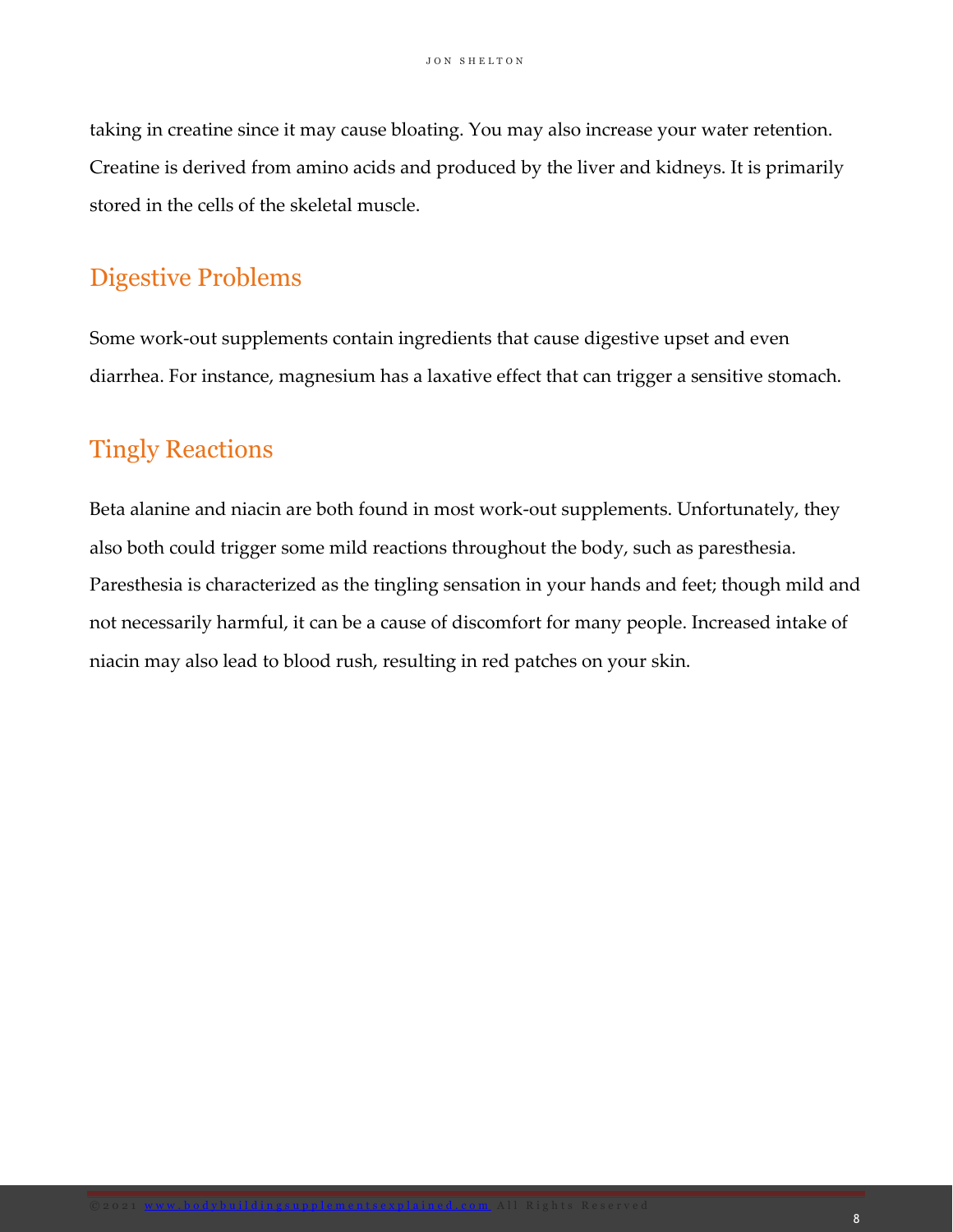## CAN YOUR BODY HANDLE SUPPLEMENTS?

<span id="page-8-0"></span>

According to many leading experts, there is no substitute for food because it's still the best provider of vitamins in the most naturally available form. Various supplements that are being offered in the market may be advertised as sort of 'magic boosters' for the body but still these don't provide equal nutrients that are found in real foods. The supplements recommended by doctors can never counteract a poor diet, and most likely you will be advised to complement it with proper nutrition. However, most doctors also agree that there's a time and place to use health supplements as it can aid in any form of vitamin or mineral deficiency which in turn can bring beneficial outcomes rather than negative side – effects in the body.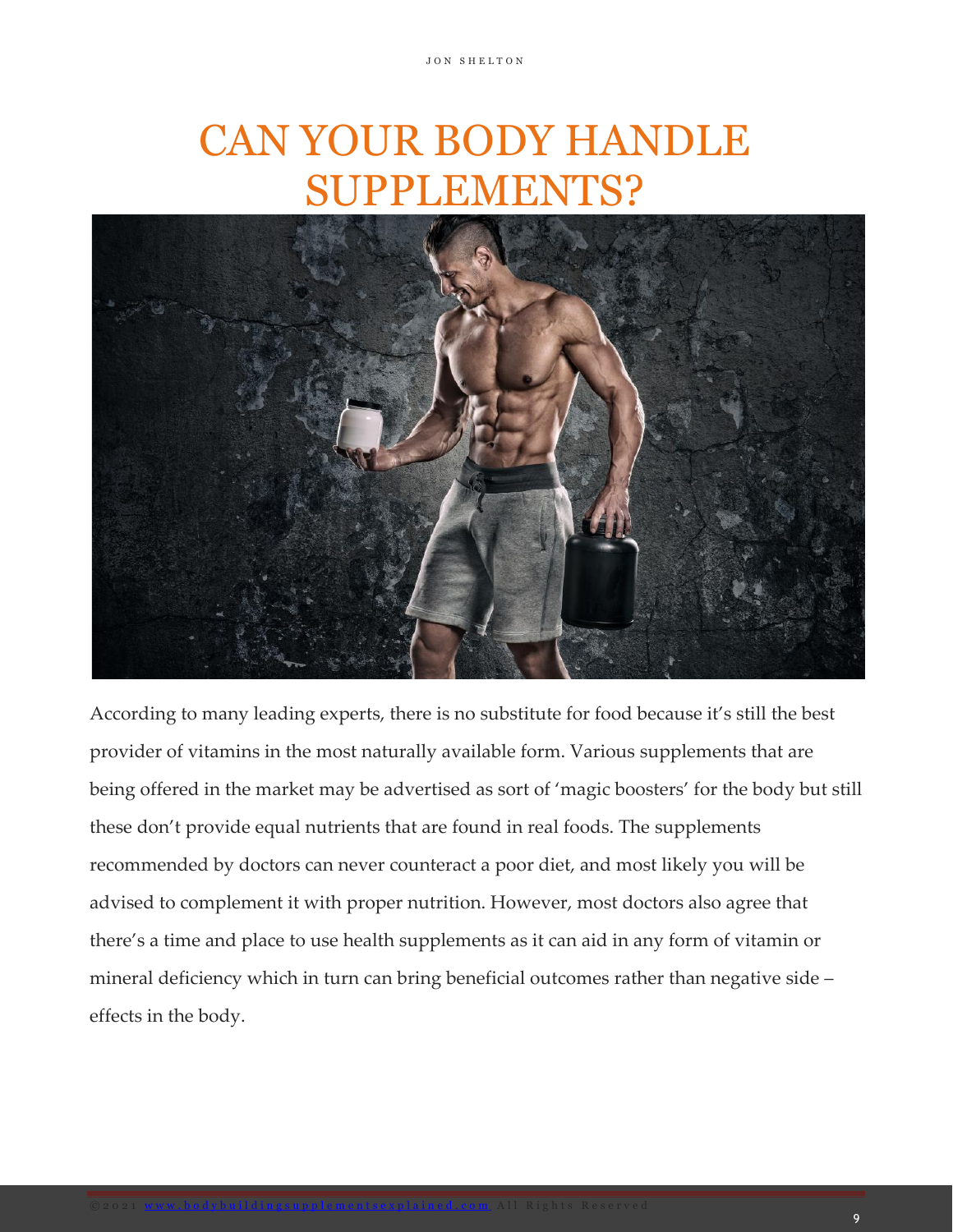Needless to say, if you are eating a balanced diet there is no need for any health supplements. However, today's modern world has brought so many unique health challenges particularly for millennial which is why the supplements can be helpful in staying healthy while you're on – the – go as long as it is properly administered.

### <span id="page-9-0"></span>COMMON BODYBUILDING SUPPLEMENTS

### <span id="page-9-1"></span>Supplement #1

Many people don't have the time to follow the daily recommendation of 5 servings of veggies and fruits on a consistent basis making everyone eat meals and snacks that are not that nutritious. This is where well – formulated multivitamins come in as it could help fill in the nutritional gaps. When choosing the multivitamin supplement, it's best to select one that is not created in a synthetic way. There are organic – based multivitamins that are derived from certain veggies and fruits. If the ingredient list is longer then it's more preferable because synthetic multivitamins usually have shorter ingredient lists.

### <span id="page-9-2"></span>Supplement #2

Whenever people manage to stay outside, almost everyone slather themselves with sunscreen which can definitely prevent skin cancer but may not be beneficial for the vitamin D levels in the body. Vitamin D is vital to create healthy bones, and it's also needed for the formation of estrogen and testosterone. It also helps in reducing cancer, diabetes, and depression among others. Many multivitamins and health supplements containing the sunshine vitamin comes in small amounts, which is why you can add a separate Vitamin D supplement to your health regimen.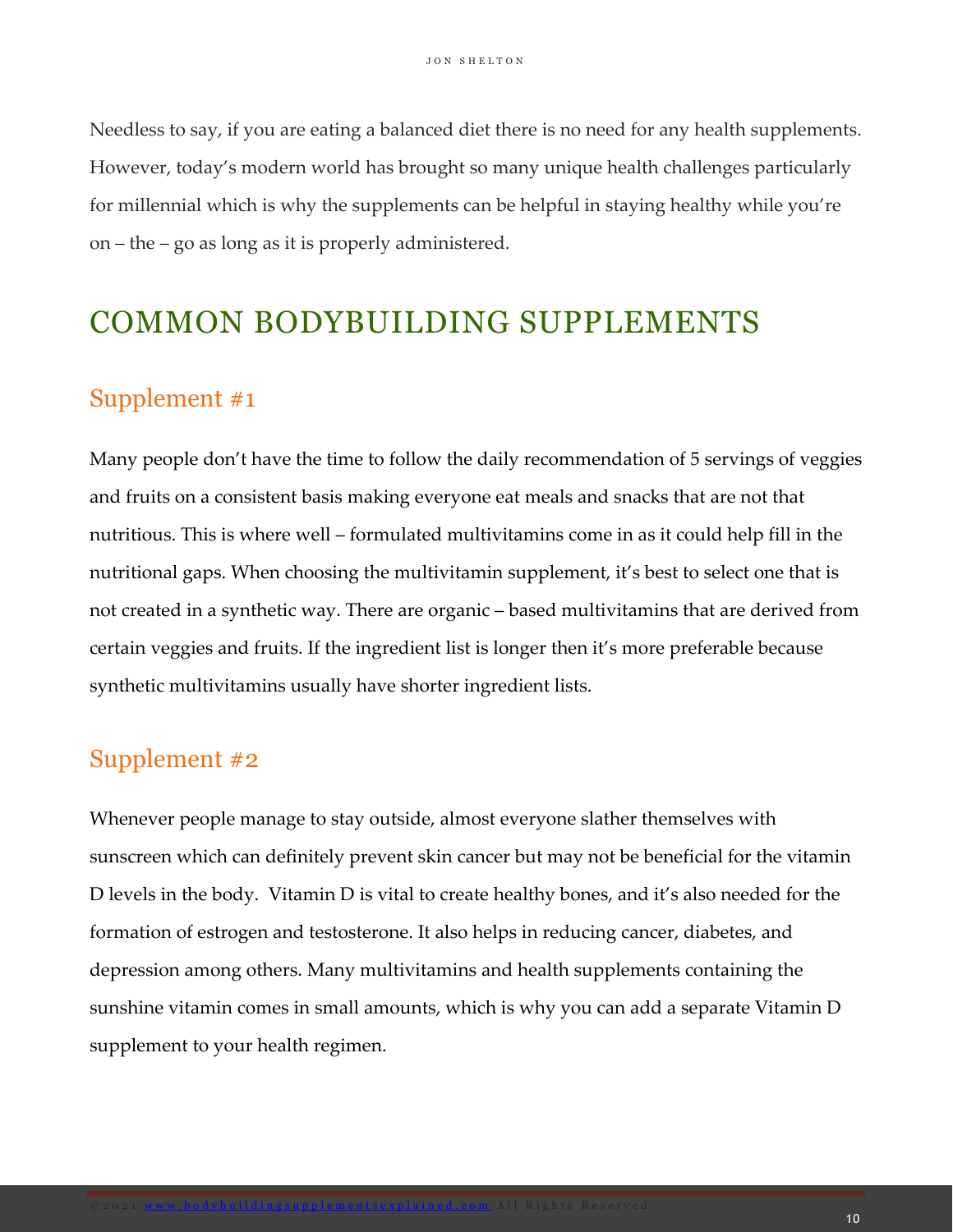### <span id="page-10-0"></span>Supplement #3

Omega – 3s aids a person from experiencing mood swings, depression, anxiety, and stress which are becoming prevalent in our tech – savvy world today. Omega – 3 fatty acids prevent heart diseases, eye degeneration, Alzheimer's, and even wrinkles

<span id="page-10-1"></span>

and acnes due to their anti – inflammatory properties. There are lots of Omega – 3 supplements that contain fish oils, and plant – based substances. The recommended dosage is between 250 and 500 milligrams combined with DHA and EPA.

### Supplement #4

Today's new world brought multi – tasking in our daily lives but unfortunately instead of accomplishing more, most people end up feeling stress to get things ticked off in their to – do list making eating less of a priority. If you find that you're one of these people, you may also need probiotics as a supplement.

### <span id="page-10-2"></span>Supplement #5

Collagen helps nourish joints, tendons, and ligaments. It also primarily helps one's joints move more swiftly, and can easily reduce discomfort for anyone who may be experiencing problems with their tendons and ligaments. Collagen can also prevent further deterioration of the joints, improves liver functioning, builds bones, provides skin firmness, create strong teeth and nails as well as prevent the skin from sagging excessively as a person ages.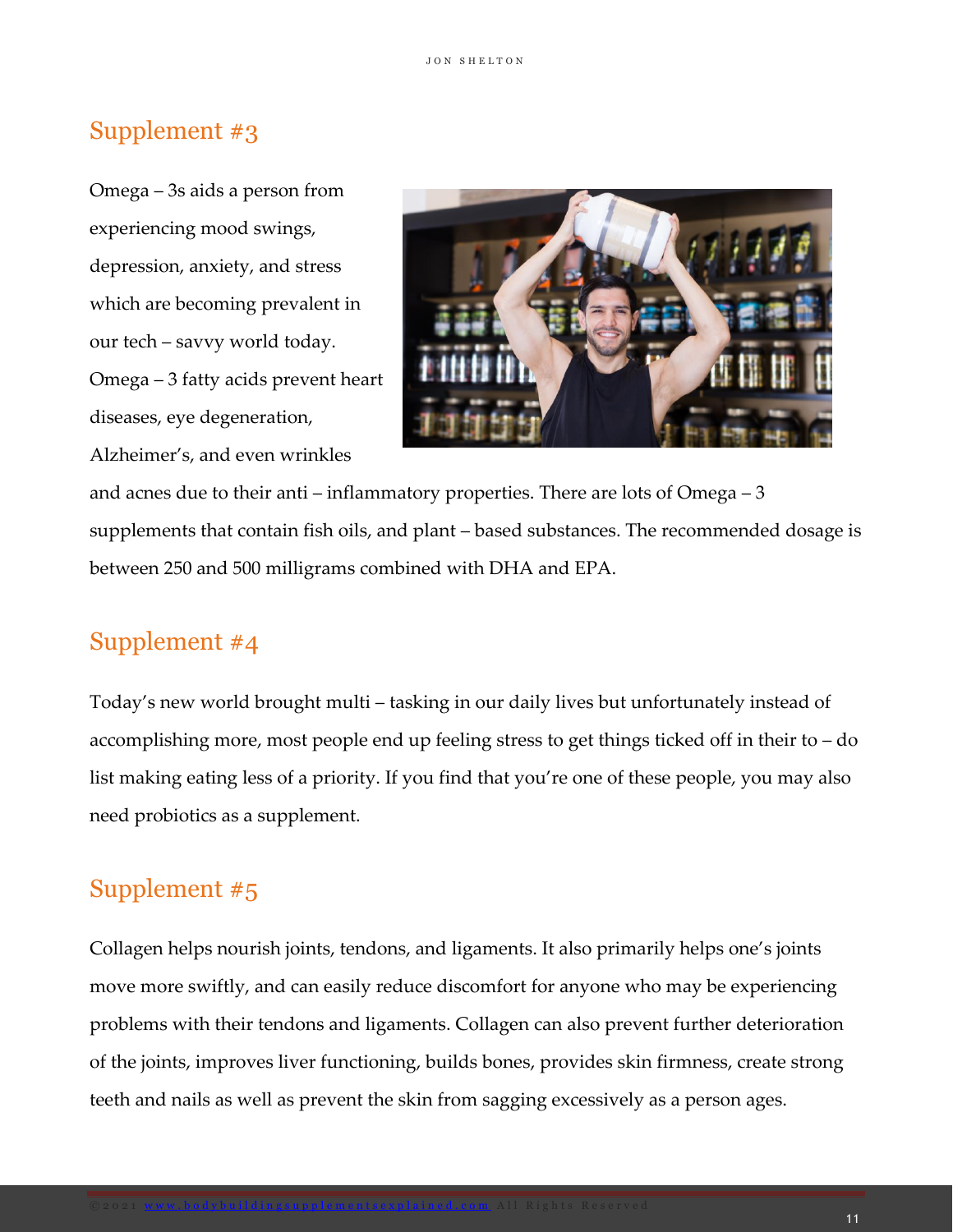Collagen is usually found in high – quality protein like a salmon fish, gelatin, and bone broth. You can opt to add collagen powder to your veggie smoothie every morning. Hydrolyzed collagen that come from pasture – raised beef and marine sources are preferred.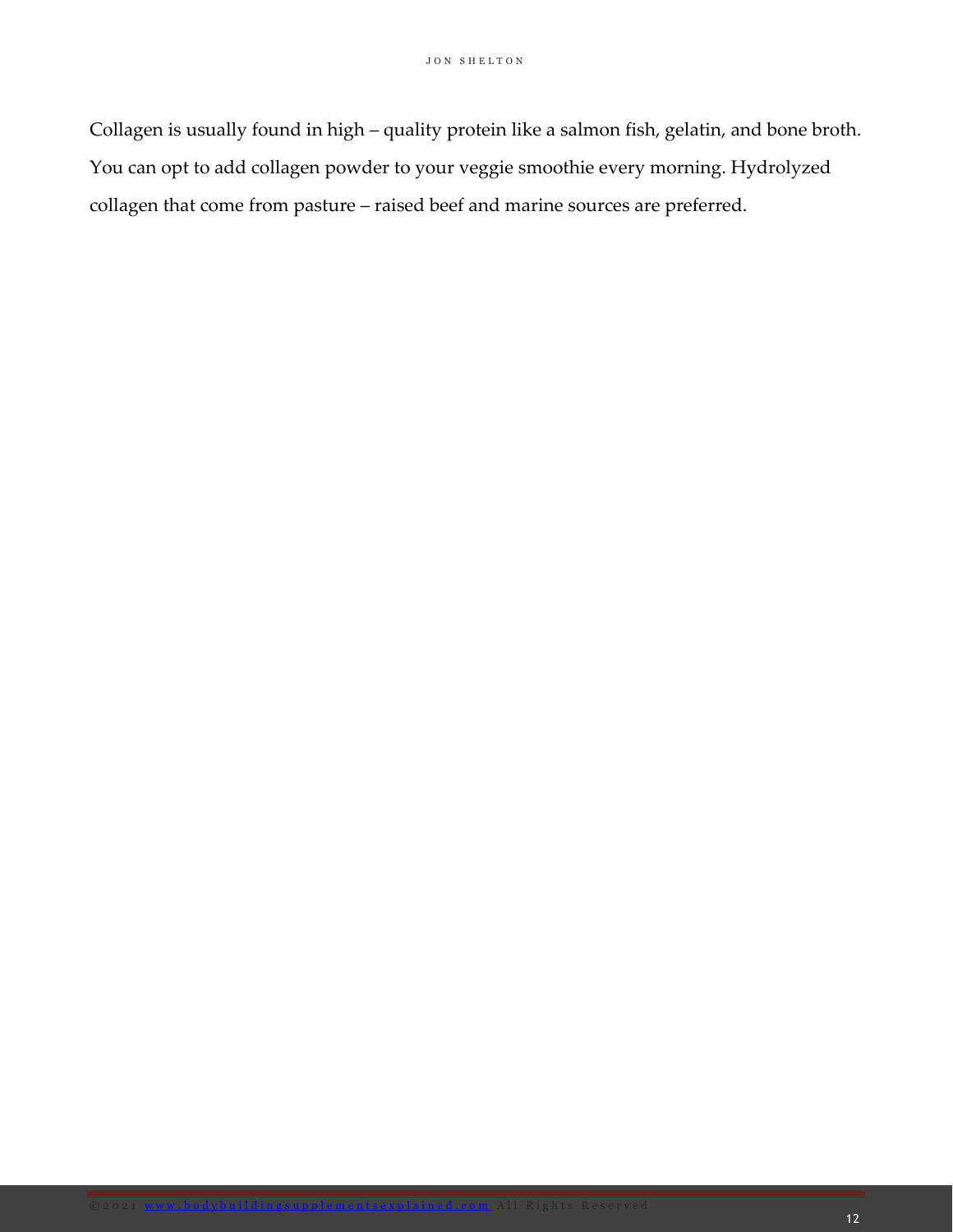## CONCLUSION

<span id="page-12-0"></span>

A big part of consistency in bodybuilding is through making sure that you are giving enough in your weightlifting. You can implement these when you follow a systematic workout program. You need to overload your muscles, and handle some heavy weights in a progressive manner and also ensuring that you are recovering. After six to eight months of being in the newbie phase, the next stage for most people becomes a grinding halt. Trust me, I know firsthand how it feels to figure out how you can bring the motivation or spark back into this new endeavor.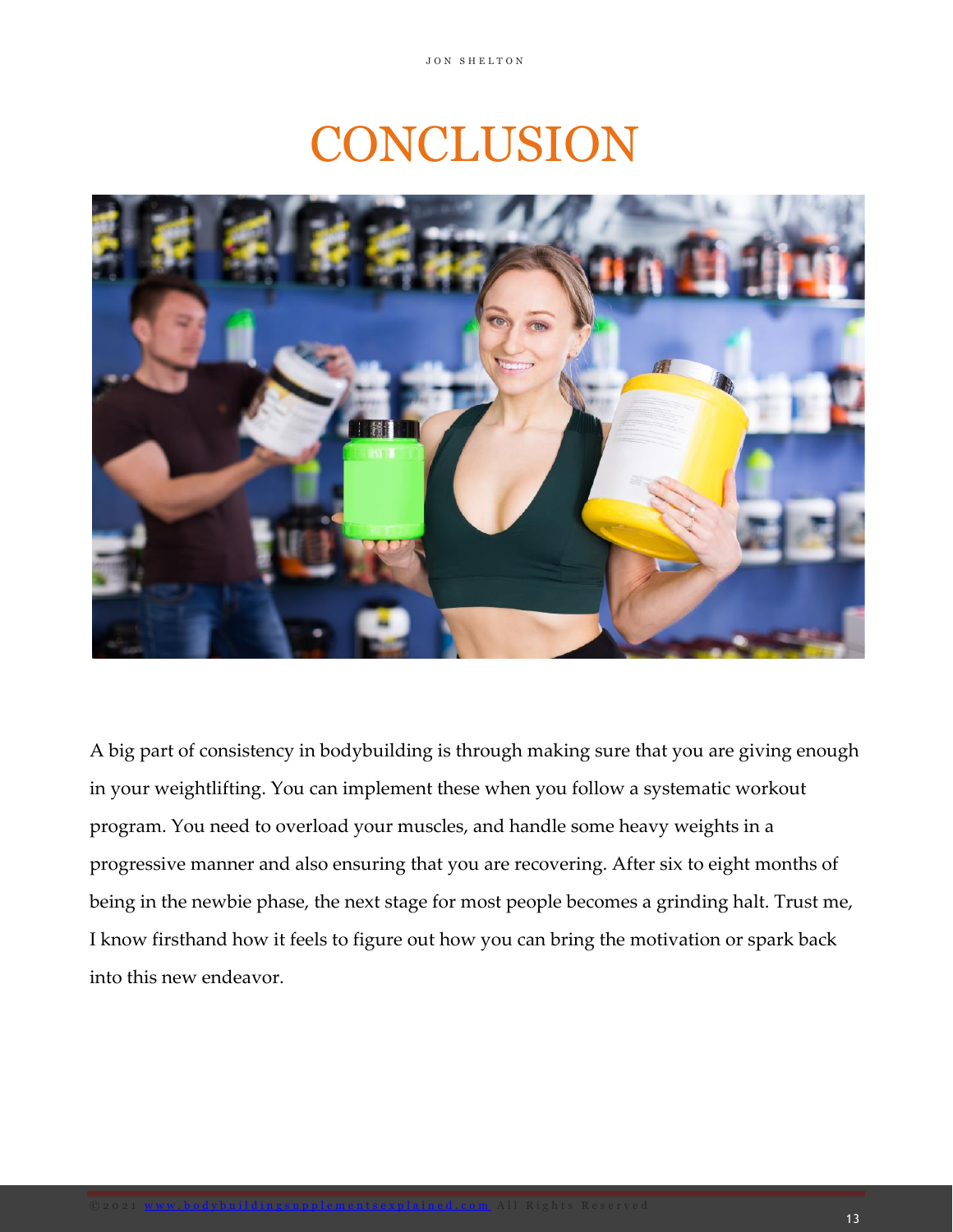Whenever you are in the gym, make sure to not focus on too much distraction. You're not there to socialize anyway. Put some headphones on, fire up that music and just do the work. It's also ideal if you do this when you feel the most energetic or strongest, as you know, there are just some days that we're off. However, this is what separates those who are committed to those who aren't!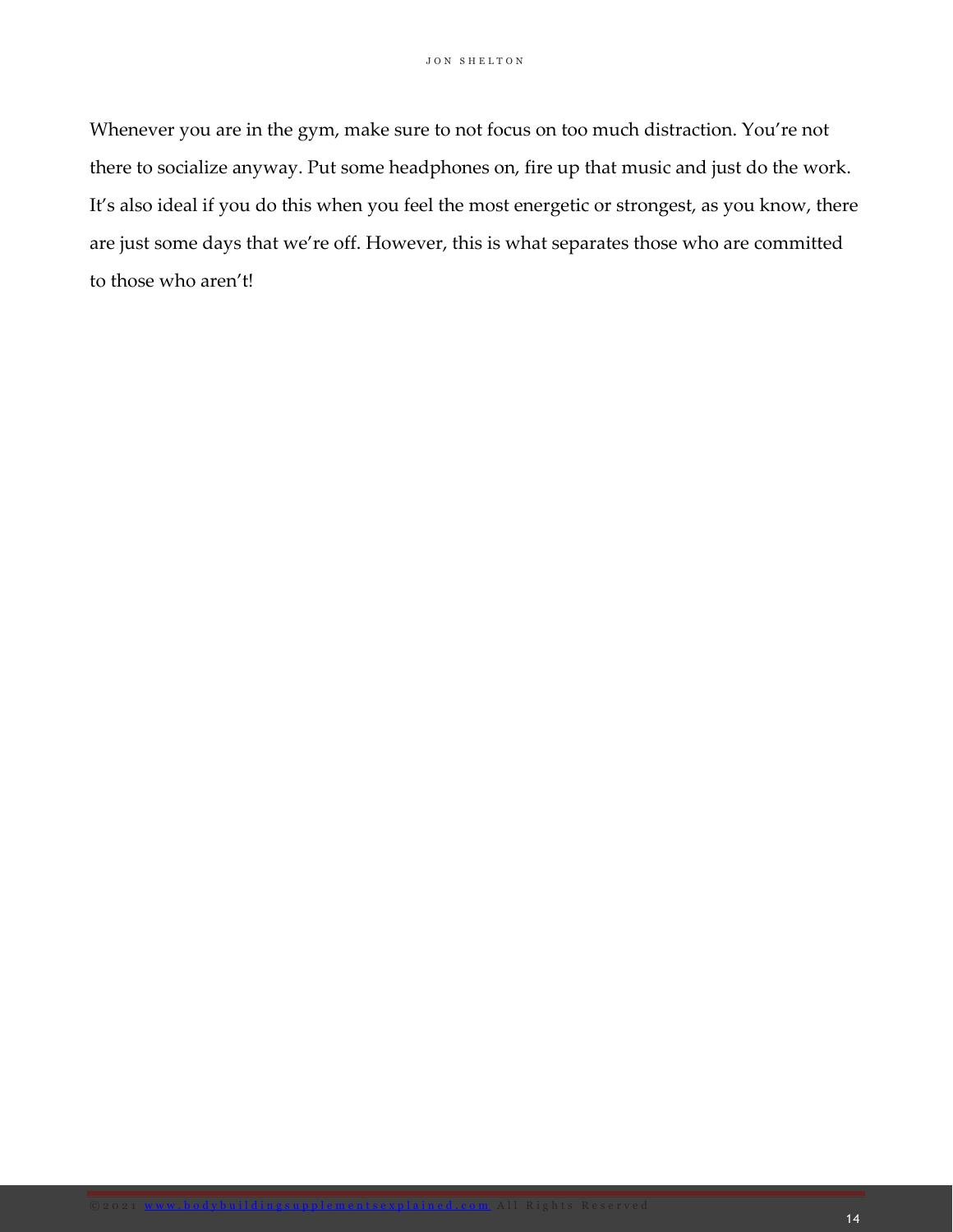## REFERENCES

<span id="page-14-0"></span>Bodybuilding Meal Plan – MedicalNewsToday.com

#### <https://www.medicalnewstoday.com/articles/bodybuilding-meal-plan>

Best Bodybuilding Supplements for Muscle Growth – ManofMany.com

[https://manofmany.com/lifestyle/fitness/best-bodybuilding-supplement-stacks-muscle](https://manofmany.com/lifestyle/fitness/best-bodybuilding-supplement-stacks-muscle-growth)[growth](https://manofmany.com/lifestyle/fitness/best-bodybuilding-supplement-stacks-muscle-growth)

Bodybuilding Supplements: What to Take and What to Avoid – Wtop.com

<https://wtop.com/news/2020/03/bodybuilding-supplements-what-to-take-and-what-to-avoid/>

[www.canva.com](http://www.canva.com/) (images)

[www.usedtotech.com](http://www.usedtotech.com/) (ebook template)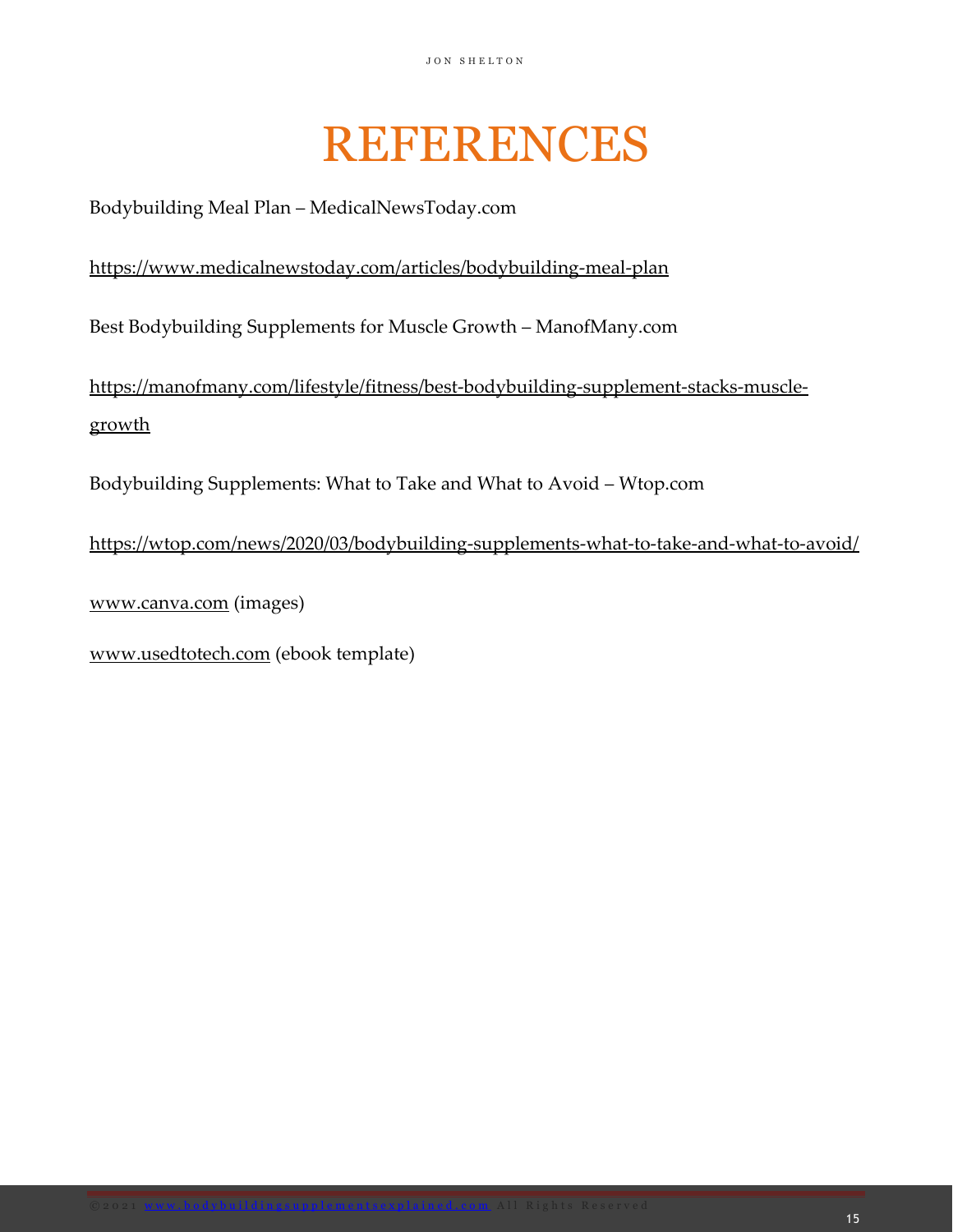#### **About**

Jon Shelton came to fitness, nutrition, and bodybuilding the hard way -- through sweat and perseverance. Taking a firm stance against steroid and drug use, Shelton is an advocate for targeted supplement use in concert with a well planned, healthy diet to optimize body appearance and performance.

Although a self-professed gym rat, Shelton's books are aimed at people of all ages and fitness levels. "It's never too late to get moving," Shelton says, "and it's never too late to start sculpting your body. Just pick a goal and then find the safest and most efficient way to attain it."

Unlike many writers in the fitness field, Shelton has no contractual ties to any company. "If I tell you a machine is great, it's because I've used it," he says. "If I tell you about a product, it's because I've used it with good results. Nobody is paying me to say anything."

In his early twenties, Shelton went from being an overweight, out of shape couch potato to a fit and healthy athlete over the course of one year. "I wrote everything down," he said. "What did work and what didn't. I told myself I didn't ever want to have to work that hard again, so I was going to keep up with what I was doing."

Then Shelton realized that the key to his personal discipline and willpower was simply competing against himself. "Don't get me wrong, I liked the changes I was seeing in my own body, but man! When I came out of the gym beating my own numbers? That was the greatest. It still is."

Infusing his writing with the lessons he learned in the gym and from personal trainers, Shelton always addresses motivation and dedication. Decrying the epidemic of "food-like" substances that Americans eat every day, Shelton speaks out against the epidemic of obesity and lethargy that has turned us into a physically stagnant nation.

"People are always telling me they want more energy," Shelton said. "They say they have to find a way to get more done. You want more energy? Get yourself fit. Get in shape. Lose the weight. Build the muscle. You'll be shocked how much better you feel and how the improvements spill over into every area of your life."

His common sense approach made so much sense to the friends he helped get started at the gym, they encouraged him to put his ideas in writing. "My high school English teacher might have a fit if she knew I was putting out books, but I've found out the only thing I like better than staying fit is explaining to other people how they can get in shape too."



Jon Shelton